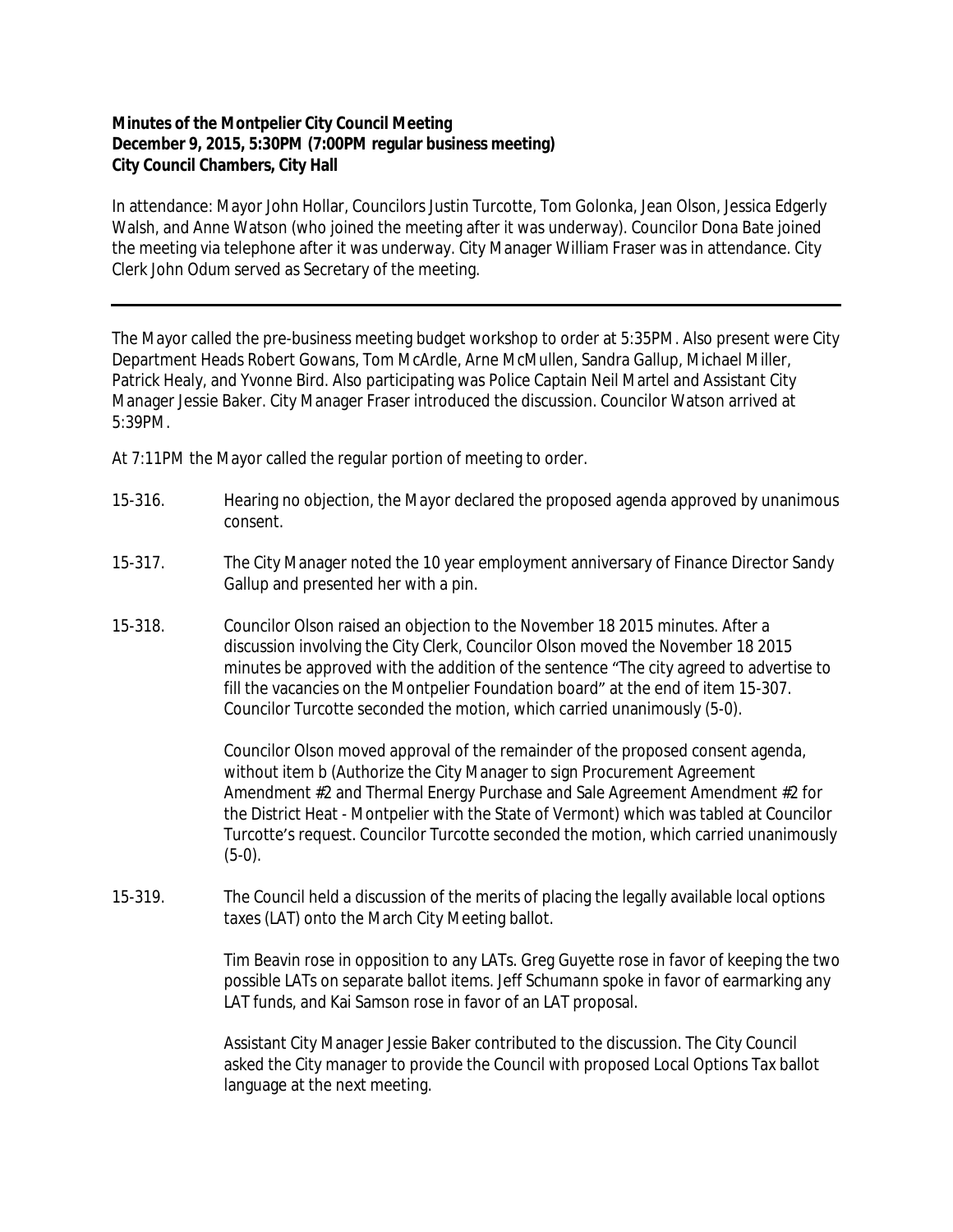- 15-320. Kellogg-Hubbard Library Director Tom McKone, joined by board members Rachel Muse and Steve Norten provided the Council with an update on library activity and a request for a flat budget request be placed on the City Meeting ballot. A detailed discussion followed. Councilor Turcotte moved that the Kellogg Hubbard Library request for \$316,698 be included on the annual City Meeting ballot. Councilor Watson seconded the motion, which passed unanimously (5-0) at 8:11. At 8:13, Councilor Bate joined the meeting via telephone. 15-322. The Council began a discussion of the potential adoption of Charter language related to the control of Berlin Pond. Jeff Schumann rose with questions about the proposed language attached to the agenda. The Mayor elected to continue the discussion at the next meeting. 15-323. Finance Director Sandy Gallup came forward, joined by Terence Field, Dave Brownlee, Pete Mancauskas for the consideration of the Investment Committee's recommended Environmental, Social and Governance (ESG) Policy and Procedure addendum to the City's Investment Policy (attached to the agenda). A detailed discussion followed. Councilor Watson moved approval of the proposed Environmental, Social and Governance (ESG) Policy and Procedure addendum to the City's Investment Policy, with item A, line 4 and Attachment A, removed. Councilor Turcotte seconded the motion, which carried on a unanimous (6-0) roll call vote. 15-324. Assistant City Manager Jessie Baker and Planning Director Michael Miller came forward to present a resolution to apply for a Disaster Recovery Grant, pursuant to the Council's
- Goal to "Maintain the Current Timeline and Budget for the 1 Taylor Street Redevelopment Project," for Council consideration. City Manager Fraser offered details. Councilor Turcotte moved the Council approve and sign the resolution to apply for a Disaster Recovery Grant, and was seconded by Councilor Watson. As the telephone connection with Councilor Bate was unexpectedly lost, the vote was held by regular voice vote and passed unanimously (5-0).
- 15-318. Consent Agenda item b (Authorize the City Manager to sign Procurement Agreement Amendment #2 and Thermal Energy Purchase and Sale Agreement Amendment #2 for the District Heat - Montpelier with the State of Vermont) was taken off the table for discussion. Councilor Turcotte asked the City Manager for clarification on the item. Assistant City Manager Baker participated in the discussion. Councilor Turcotte moved approval of Consent Agenda item b, and was seconded by Councilor Watson. The motion carried unanimously (5-0).
- 15-325. Councilor Edgerly Walsh reported that Councilor Olson had agreed to serve in her place on the Economic Development Steering Committee, and that Councilor Watson would replace her as liaison to the Bike Advisory Committee.